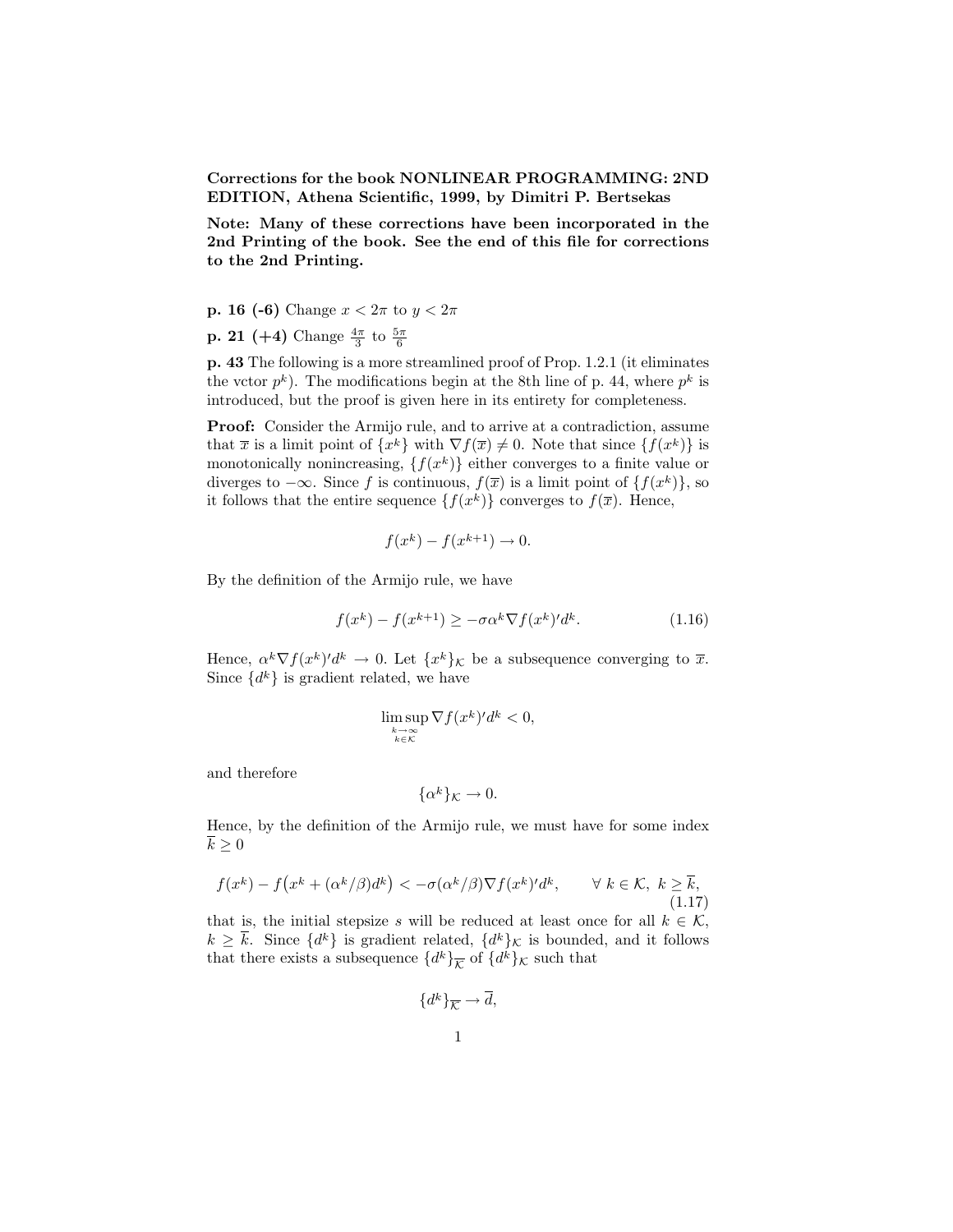where  $\overline{d}$  is some vector which must be nonzero in view of the definition of a gradient related sequence. From Eq. (1.17), we have

$$
\frac{f(x^k) - f(x^k + \overline{\alpha}^k d^k)}{\overline{\alpha}^k} < -\sigma \nabla f(x^k)' d^k, \qquad \forall \ k \in \overline{\mathcal{K}}, \ k \ge \overline{k}, \tag{1.18}
$$

where  $\overline{\alpha}^k = \alpha^k/\beta$ . By using the mean value theorem, this relation is written as

$$
-\nabla f(x^k + \tilde{\alpha}^k d^k)' d^k < -\sigma \nabla f(x^k)' d^k, \qquad \forall \ k \in \overline{\mathcal{K}}, \ k \geq \overline{k},
$$

where  $\tilde{\alpha}^k$  is a scalar in the interval  $[0, \overline{\alpha}^k]$ . Taking limits in the above equation we obtain

$$
-\nabla f(\overline{x})'\overline{d} \le -\sigma \nabla f(\overline{x})'\overline{d}
$$

or

$$
0 \le (1 - \sigma) \nabla f(\overline{x})' \overline{d}.
$$

Since  $\sigma$  < 1, it follows that

$$
0 \le \nabla f(\overline{x})' \overline{d},\tag{1.19}
$$

which contradicts the definition of a gradient related sequence. This proves the result for the Armijo rule.

Consider now the minimization rule, and let  $\{x^k\}_\mathcal{K}$  converge to  $\overline{x}$  with  $\nabla f(\overline{x}) \neq 0$ . Again we have that  $\{f(x^k)\}\$  decreases monotonically to  $f(\overline{x})$ . Let  $\tilde{x}^{k+1}$  be the point generated from  $x^k$  via the Armijo rule, and let  $\tilde{\alpha}^k$ be the corresponding stepsize. We have

$$
f(x^k) - f(x^{k+1}) \ge f(x^k) - f(\tilde{x}^{k+1}) \ge -\sigma \tilde{\alpha}^k \nabla f(x^k)' d^k.
$$

By repeating the arguments of the earlier proof following Eq. (1.16), replacing  $\alpha^k$  by  $\tilde{\alpha}^k$ , we can obtain a contradiction. In particular, we have

$$
\{\tilde{\alpha}^k\}_{\mathcal{K}} \to 0,
$$

and by the definition of the Armijo rule, we have for some index  $\bar{k} > 0$ 

$$
f(x^k) - f(x^k + (\tilde{\alpha}^k/\beta)d^k) < -\sigma(\tilde{\alpha}^k/\beta)\nabla f(x^k)'d^k, \qquad \forall \ k \in \mathcal{K}, \ k \geq \overline{k},
$$

[cf. Eq.  $(1.17)$ ]. Proceeding as earlier, we obtain Eqs.  $(1.18)$  and  $(1.19)$ (with  $\overline{\alpha}^k = \tilde{\alpha}^k/\beta$ ), and a contradiction of Eq. (1.19).

The line of argument just used establishes that any stepsize rule that gives a larger reduction in cost at each iteration than the Armijo rule inherits its convergence properties. This also proves the proposition for the limited minimization rule. **Q.E.D.**

**p. 49 (-4 and -3)** Change  $f(x^k)$  to  $\nabla f(x^k)$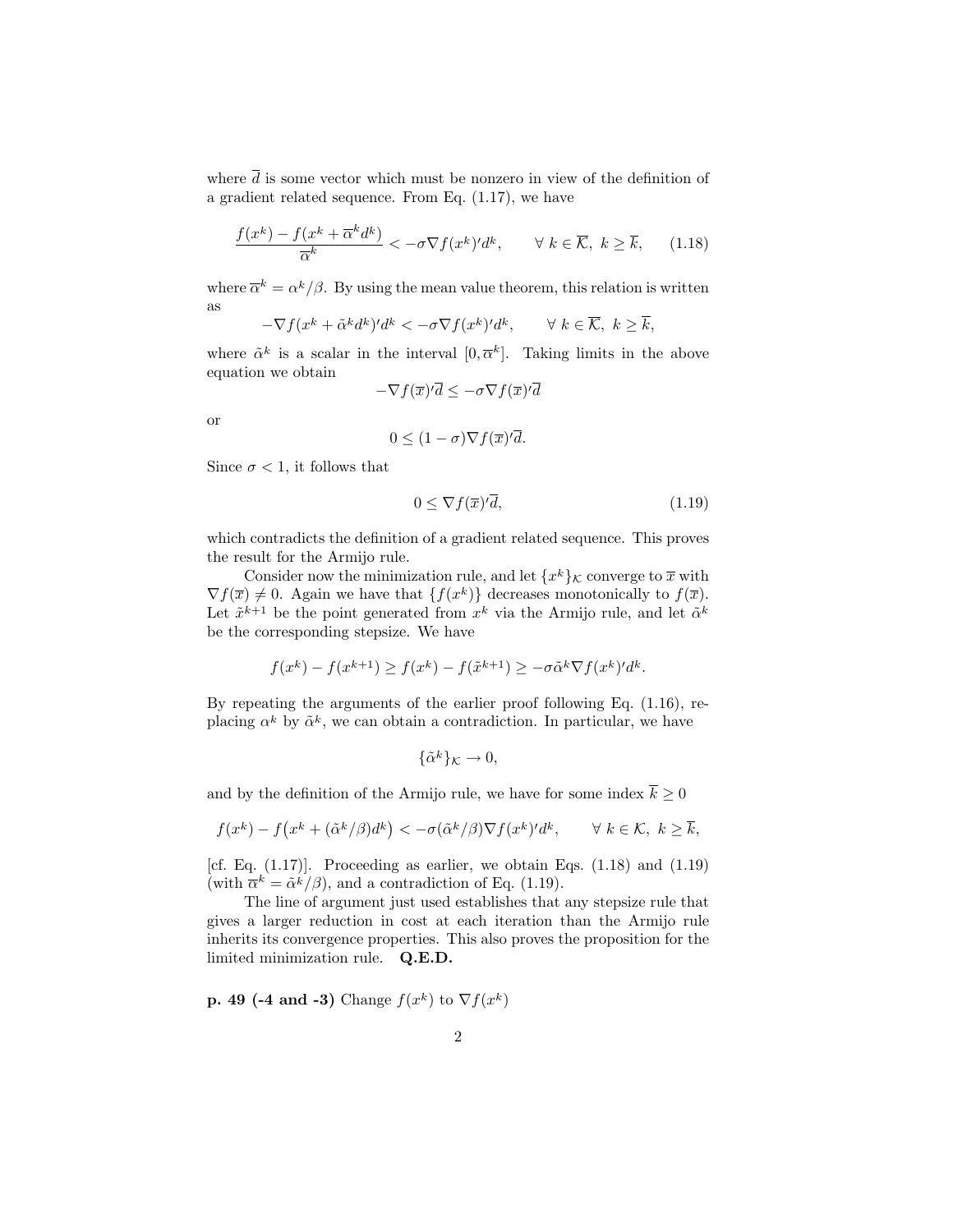- **p. 54 (** $+11$ **)** Change "Condition (i)" to "The hypothesis"
- **p. 54 (-9)** Change "condition (i)" to "the hypothesis"

**p. 59 (Figure)** Change "Eqs. (2.26) and (2.27)" to "Eqs. (1.34) and (1.35)"

**p. 101 (+1)** Change the first two equations to

$$
c_1 \min\left\{\nabla f(x^k)' D \nabla f(x^k), \|\nabla f(x^k)\|^3\right\} \leq -\nabla f(x^k)' \big( (1 - \beta^m) d_S^k + \beta^m d_N \big),
$$

$$
||(1 - \beta^{m})d_{S}^{k} + \beta^{m}d_{N}|| \leq c_{2} \max\{||D\nabla f(x^{k})||, ||\nabla f(x^{k})||^{1/2}\},\
$$

**p. 176 (+2)** Change "Prob. 1.8.1" to "Prob. 1.9.1"

**p. 183 (-18)** Change "is very important" to "are very important"

**p. 188 (+23)** Change [WiH59] to [WiH60]

**p. 212 (-4)** Change  $\alpha^k = \beta^{m_k} s$  to  $\alpha^k = \beta^{m_k} s$ 

**p. 303 (+3)** Change "Prop. 3.2.1" to "Prop. 3.2.1, and assume that *x*<sup>∗</sup> is a regular point" (The proof of this theorem is correct, but the hypothesis, which was stated correctly in the 1st edition, was inadvertedly corrupted when it was reworded for the 2nd edition. This is also true for the correction in p. 315.)

**p. 315 (+14)** Change "Prop. 3.3.2" to "Prop. 3.3.2, and assume that *x*<sup>∗</sup> is a regular point"

**p. 335 (Figure and**  $+5$ **)** Change " $(2,1)$ " to " $(1,2)$ "

**p. 349 (** $+7$ **)** Replace the portion:

For a feasible *x*, let  $F(x)$  be the set of all feasible directions at *x* defined by

$$
F(x) = \{d \mid d \neq 0, \text{ and for some } \overline{\alpha} > 0, g(x + \alpha d) \leq 0 \text{ for all } \alpha \in [0, \overline{\alpha}]\}
$$

by the following portion:

For a feasible  $x$ , let  $F(x)$  be the set consisting of the origin plus all feasible directions at *x* defined by

 $F(x) = \{d \mid \text{ for some } \overline{\alpha} > 0, g(x + \alpha d) \leq 0 \text{ for all } \alpha \in [0, \overline{\alpha}] \}$ 

**p. 354 (+18)** Change "inequality constraints" to "equality constraints"

**p. 408 (-2)** Change "that" to "than"

**p. 418 (+11)** Change "(b) Using ..." to "(b) Assume that *Q* is invertible. Using ..."

**p. 432 (-12)** Change

$$
f(x^k + \alpha^k d^k) = \min_{\alpha \in [0,s]} f(x^k + \alpha d^k).
$$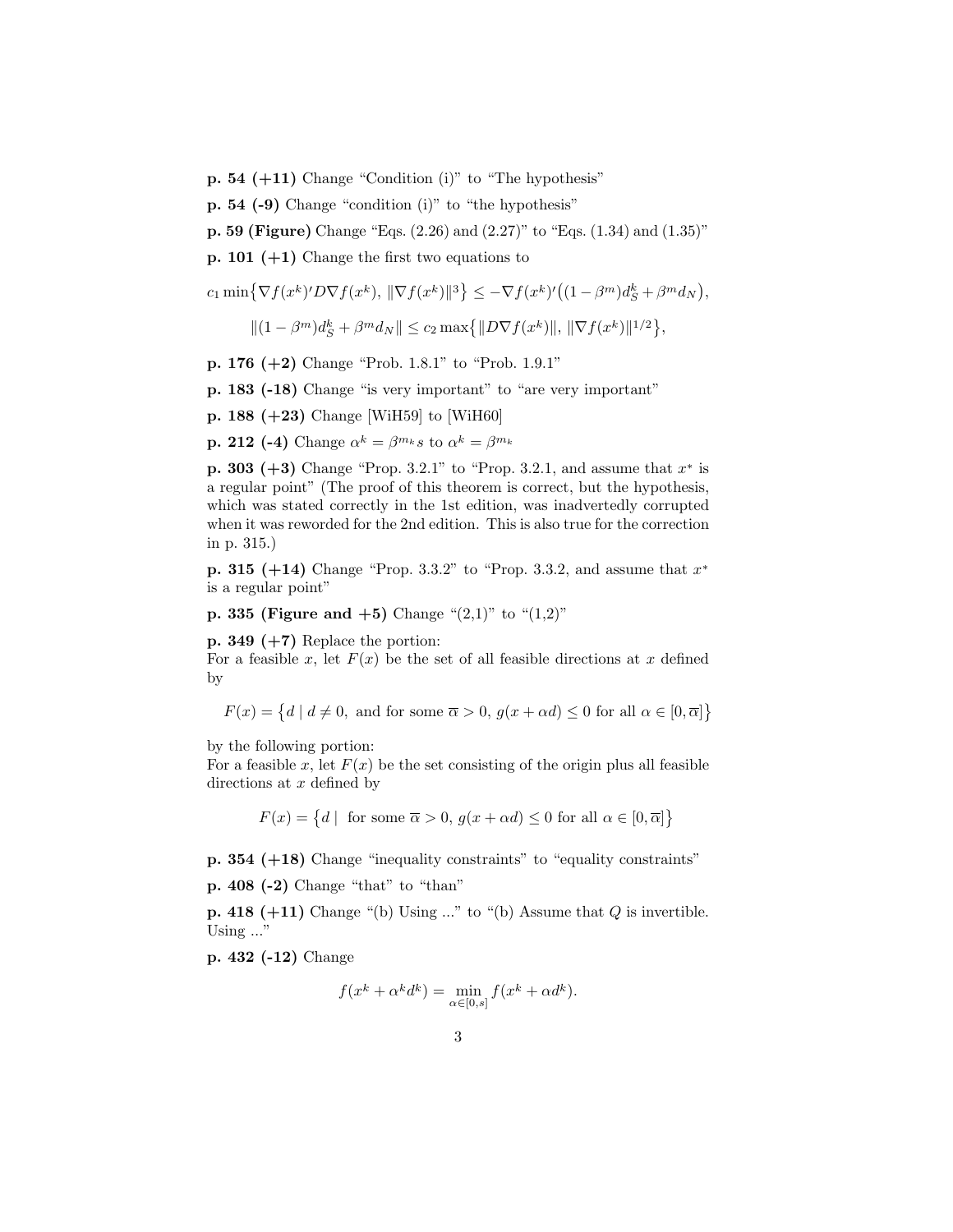$$
f(x^k + \alpha^k d^k) + cP(x^k + \alpha^k d^k) = \min_{\alpha \in [0,s]} \{ f(x^k + \alpha d^k) + cP(x^k + \alpha d^k) \}.
$$

**p. 525 (+8)** Change "Exercise 5.4.7" to "Exercise 5.4.6"

**p. 525 (+13)** Change "Let Assumption 5.4.1 hold." to "Let Assumption 5.4.1 hold and assume that the epigraphs

$$
\{(x,\gamma) \mid f_1(x) \le \gamma\}, \qquad \{(x,\gamma) \mid f_2(x) \le \gamma\}
$$

are closed subsets of  $\mathbb{R}^{n+1}$ ." (The discussion preceding the proposition assumes the closure of these epigraphs.)

**p. 533 (-4)** Change "compact" to "closed"

**p. 536 (+13)** Change "Exercises 5.4.7 and 5.4.8" to "Exercise 5.4.7"

**p. 540 (-5)** Change " $\leq f(\tilde{x}) + g(\tilde{x})'\mu^* + \epsilon$ ." to " $\leq f(x^*) + g(x^*)'\mu^* + \epsilon$ ."

**p. 549 (-11)** Change "closed convex" to "closed"

**p. 578 (-8)** Change "We eliminate" to "We modify the problem so that the constraint  $\sum_{i=1}^{m} x_{ij} \leq T_j y_j$  is replaced by  $\sum_{i=1}^{m} x_{ij} \leq T_j$ . Then we eliminate"

- **p. 582 (+2)** Change "that" to "than"
- **p. 609** (+14) Change  $\mu \Re^{r}$  to  $\mu \in \Re^{r}$

**p. 615 (+10)** Change last "=" to " $\leq$ "

**p. 635 (-3)** Change  $\sum_{k=0}^{\infty} (s^k)^2 < \infty$  to  $\sum_{k=0}^{\infty} (s^k)^2 \|g^k\|^2 < \infty$ 

**p. 649 (+8)** Change "is the minimum of the dimensions of the range space of *A* and the range space" to "is equal to the dimension of the range space of *A* and is also equal to the dimension of the range space"

**p. 651 (-14)** Change "if  $x_k \leq y_k$ ," to "if  $x_k \leq y_k$  for all  $k$ ,"

**p. 675 (+7)** Change "differentiable over  $C$ " to "differentiable over  $\mathbb{R}^{n}$ "

**p. 676 (+10)** Change "differentiable over  $C$ " to "differentiable over  $\mathbb{R}^{n}$ "

**p. 677 (-9)** Change "Convex" to "where  $\alpha$  is a positive number. Convex"

**p. 704 (+10)** Change "al  $y \in Y$ " to "all  $y \in Y$ "

**p. 705 (+12)** Change " $j = 1, ..., r$ " to " $j \in \{1, ..., r\}$ "

**p. 710 (-2)** Change " $\lt \mu$ " to " $\leq \mu$ "

**p. 764 (-)** Change "[RoW97]" to "[RoW98]". Change "1997" to "1998"

**p. 765 (-4)** Change "Real Analysis" to "Principles of Mathematical Analysis"

to